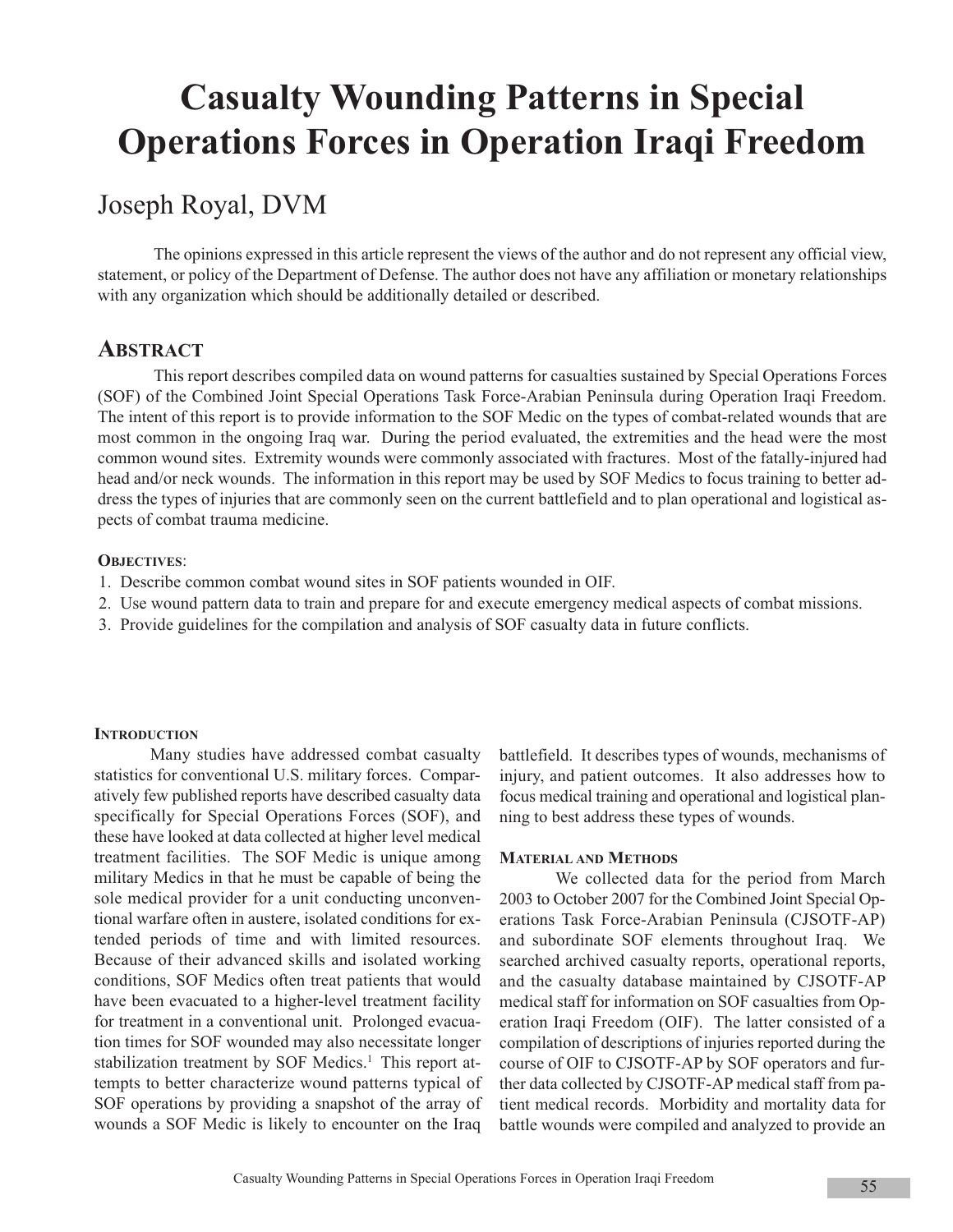overall picture of wounds received, causes of wounds, and short-term patient outcomes.

# **INCLUSION CRITERIA**

The data set included all casualties wounded in action (WIA), killed in action (KIA), or died of wounds (DOW) due to combat operations.

# **Definitions:**

**Casualty:** For the purposes of this study, any wounded personnel requiring treatment by medical providers, which includes SOF Medics (note: the term "casualty" generally denotes a servicemember (SM) that is removed from combat by illness, death, or injury that requires movement to a hospital for treatment. Because the purpose of this study is to collect data on battle wounds that SOF Medics will be treating in the field, we used an alternative definition). **WIA:** Any Soldier wounded as a direct result of engaging in combat missions. **KIA:** Any Soldier killed as a result of hostile action who died before arriving at a medical treatment facility. **DOW:** Any Soldier wounded as a result of hostile action who died after evacuation to a medical facility. **Fatalities:** The sum of the KIA and DOW. **Fatality rate:** Percentage of fatalities among a group of wounded. **IED:** Improvised explosive device (includes roadside IED, suicide IED, and vehicle-borne IED). **Head wound:** Any wound to the head or face (not including neck), to include penetrating wounds, superficial wounds, eardrum injuries, and concussions or traumatic brain injury where clinical signs of brain injury were recorded by medical personnel. **Neck wound:** Any injury to the neck or throat. **UE (upper extremity) wound:** Any injury to the hands, arms, or shoulders. **LE (lower extremity) wound:** Any injury to feet, legs, buttocks, or pelvic areas inferior to the abdominal cavity. **Thoracic wound:** Any injury, penetrating or superficial, to the thoracic area. **Abdominal wound:** Any injury, penetrating or superficial, to the abdominal area. **Spinal wound:** Any injury with clinical or radiological documentation of vertebral or spinal cord injury or where neurologic symptoms attributable to spinal injury were reported. **Multiple site:** Any individual injured in more than one of the above regions.

## **RESULTS**

Our search found records for 225 wounded service members from CJSOTF-AP and subordinate units from March 2003 to October 2007. Of these, 21 were classified as KIA and four as DOW, for a total fatality rate of 11.1%.

#### **SITES OF WOUNDS**

The following categories were used to classify wound sites: head, neck, UE, LE, thorax, abdomen, and spine. The most common wounds were as follows: 91 (40% of the wounded) had head wounds, followed by 76 (34%) with UE wounds and 71 (32%) with LE wounds. There were 37 casualties with wounds to the torso (7 abdominal, 18 thoracic, and 14 spinal). Table 1 gives a breakdown of the number of casualties with wounds in given locations and percent of total wounded. It also shows numbers wounded and killed as well as fatality rates for patients with each wound type and the percentage of fatalities that had wounds in given locations.

Approximately one third of the wounded had wounds in multiple sites (see Table 2). Of note, extremity wounds as a group (i.e., patients with upper and/or lower extremity wounds) were the most common injuries. There were 129 individuals with extremity wounds, 18 of which had wounds both to UE and LE.

As noted above, a large proportion of the casualties had injuries to the head. In fact, almost one fourth of the wounded presented with only a head wound. The reader should keep in mind that head injuries in this study include everything superior to the neck (soft tissue, bony, cerebral, facial, and ocular wounds). While available clinical descriptions did not always provide sufficient detail for exact wound site on the head, the following breakdown of numbers provides some detail on the nature of head wounds in this study: Of the 91 head injuries that were documented, approximately 39 cases (17% of all casualties) reported symptomatic post-concussive or tympanic membrane injuries, 18 of which had no visible soft tissue injuries to the head. It is unknown how many cases of traumatic brain injury went undiagnosed. Six cases of injuries to one or both eyes were reported, including destruction of the globe, foreign bodies, and unspecified eye injuries.

| Table 1. Casualty wound patterns                                       |      |      |                |     |          |        |        |  |  |
|------------------------------------------------------------------------|------|------|----------------|-----|----------|--------|--------|--|--|
|                                                                        | Head | Neck | UE             | LE  | Abdomen  | Thorax | Spinal |  |  |
| Total casualties                                                       | 91   | 19   | 76             | 71  |          | 18     | 14     |  |  |
| $\frac{0}{0}$<br>of<br>total<br>casualties<br>with<br>a<br>given wound | 40%  | 8%   | 34%            | 32% | 3%       | 8%     | 6%     |  |  |
| Number WIA                                                             | 82   | 13   | 74             | 68  |          | 14     | 13     |  |  |
| Number total<br>fatalities                                             | 9    | 6    | $\overline{c}$ | 3   | $\Omega$ | 4      |        |  |  |
| Fatality rate                                                          | 10%  | 32%  | 3%             | 4%  | $0\%$    | 22%    | 7%     |  |  |
| % of fatalities with<br>a given wound                                  | 36%  | 24%  | 8%             | 12% | 0%       | 16%    | 4%     |  |  |

**Note:** Because many casualties received wounds in multiple sites, the total numbers in this table are greater than the overall numbers of casualties, WIA, and total fatalities.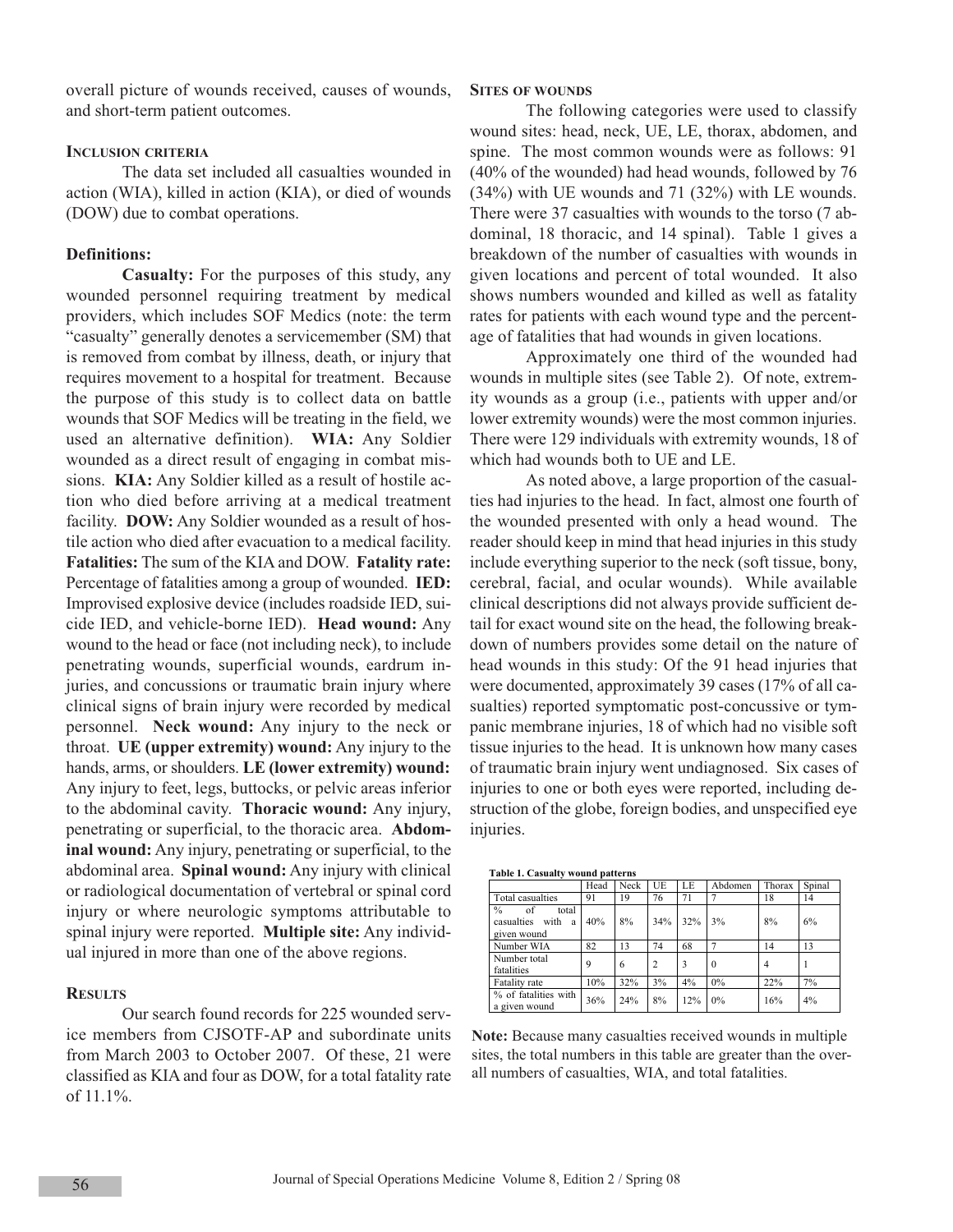#### **FATALITIES BY WOUND SITE**

Neck wounds had the highest fatality rate, with 6 of 19 (32%) neck wounds associated with fatality, followed by 4 of 18 (22%) thoracic wounds, and 9 of 91 (10%) head wounds.

Head wounds were associated with the greatest overall number of fatalities. Of the 25 fatalities, 9 had head wounds (36%). Additionally, 24% of fatalities had neck wounds, 16% had thoracic wounds, and 20% had extremity wounds (UE and/or LE). If we consider head and neck injuries as a group, 12 (48%) of the fatalities had a wound to the head and/or neck, 3 (12%) of which had both head and neck wounds.

Many casualties presented with solitary wounds. Table 2 gives a breakdown of data for casualties with wounds in only one anatomical location. As previously indicated, 50 (23%) casualties presented with head wounds only, of which 5 (10%) were fatal. Three presented with neck wounds only, of which two (67%) were fatal. While many casualties presented with solitary wounds of the UE (36) or LE (37), only one such case was fatal (traumatic amputation of LE). Fewer casualties had wounds only to truncal regions (thorax, abdomen, or spinal), with only one fatality in this group (penetrating thoracic wound). Of the 74 casualties presenting with wounds in multiple sites, 16 (22%) were fatal. Thus multiply wounded individuals accounted for 64% of the fatalities, followed by solitary head injuries (20%), and solitary neck injuries (8%). (See Figure 1)

#### **MECHANISM OF INJURY (MOI) BY WOUND SITE**

Not surprisingly, 5 of 13 (38%) explosivelyformed penetrator (EFP) casualties and 32 of 84 (38%) IED casualties were multiply wounded. However, it should be noted that it was not always possible to determine if a blast was due to an EFP or an IED. This report simply relied on the reports given by Medics or other personnel and in some cases on operational reports for iden-

| Table 2. Casualty wound patterns for casualties with solitary wounds and multiple wound                  |              |                |            |            |                 |                |                |                   |                  |  |
|----------------------------------------------------------------------------------------------------------|--------------|----------------|------------|------------|-----------------|----------------|----------------|-------------------|------------------|--|
| sites                                                                                                    |              |                |            |            |                 |                |                |                   |                  |  |
|                                                                                                          | Head<br>only | Neck<br>only   | UE<br>only | LE<br>only | Ahdomen<br>only | Thorax<br>only | Spinal<br>only | Multiple<br>sites | total            |  |
| <b>Total casualties</b>                                                                                  | 50           | 3              | 36         | 37         |                 | 8              | 6              | 74                | 215 <sup>a</sup> |  |
| % of total<br>casualties with<br>given wound                                                             | 23%          | $1\%$          | 17%        | 17%        | $0\%$           | 4%             | 3%             | 34%               | 100%             |  |
| Number of<br>WIA with<br>given wound                                                                     | 45           | 1              | 36         | 36         | ī               | 7              | 6              | 58                | 190              |  |
| Number<br>KIA/DOW<br>with given<br>wound                                                                 | 5            | $\overline{2}$ | $\theta$   | ī          | $\theta$        | Ī              | $\Omega$       | 16                | 25               |  |
| CFR for given<br>wound                                                                                   | 10%          | 67%            | 0%         | 3%         | $0\%$           | 13%            | 0%             | 22%               |                  |  |
| % of fatalities<br>with the given<br>wound                                                               | 20%          | $8\%$          | $0\%$      | 4%         | $0\%$           | 4%             | $0\%$          | 64%               | 100%             |  |
| Wound site data were not available in 10 cases, resulting in total of 215 of the total 225<br>casualties |              |                |            |            |                 |                |                |                   |                  |  |

**Note:** Because many casualties received wounds in multiple sites, the total numbers in this table are greater than the overall numbers of casualties, WIA, and total fatalities.

tification of the mechanism of injury. It is possible that in some cases EFPs were reported as IEDs and vice versa. Notably, 18 of 68 (26%) small-arms fire (SAF) casualties were multiply wounded. This generally resulted from either multiple bullets, fragmentation of bullets on or before impact, and tracking of bullets through different parts of the body.



Figure 1 Number of casualties with solitary wounds and multiple wounds, with breakdown of number WIA and total fatalities (KIA/DOW)

A comparison of wound sites for SAF and IEDs may shed light on the nature of aimed enemy fire and effectiveness of current body armor systems. Sixteen of 90 SAF wounds were to the head (18%). By comparison, 36 of 93 (39%) IED wounds affected the head (counting only visible external head wounds). (See Table 3) This proportion is more than double that of SAF (p=0.002). On the other hand, 10 of 90 (11%) SAF wounds were to the thorax compared to 1 of 93  $(1.1\%)$  IED wounds (p=.005). This data set takes into account all casualties, wounded or killed, for whom applicable MOI and wound site data were available. All p values were calculated using a two-tailed Fisher's exact test

#### **DISCUSSION**

#### **Mechanism of injury**

The data in Table 3 may provide insight into the effectiveness of protective equipment against differ-

ent types of weapons. Shrapnel from IEDs caused higher rates of head wounds compared to SAF, while SAF caused thoracic injuries much more commonly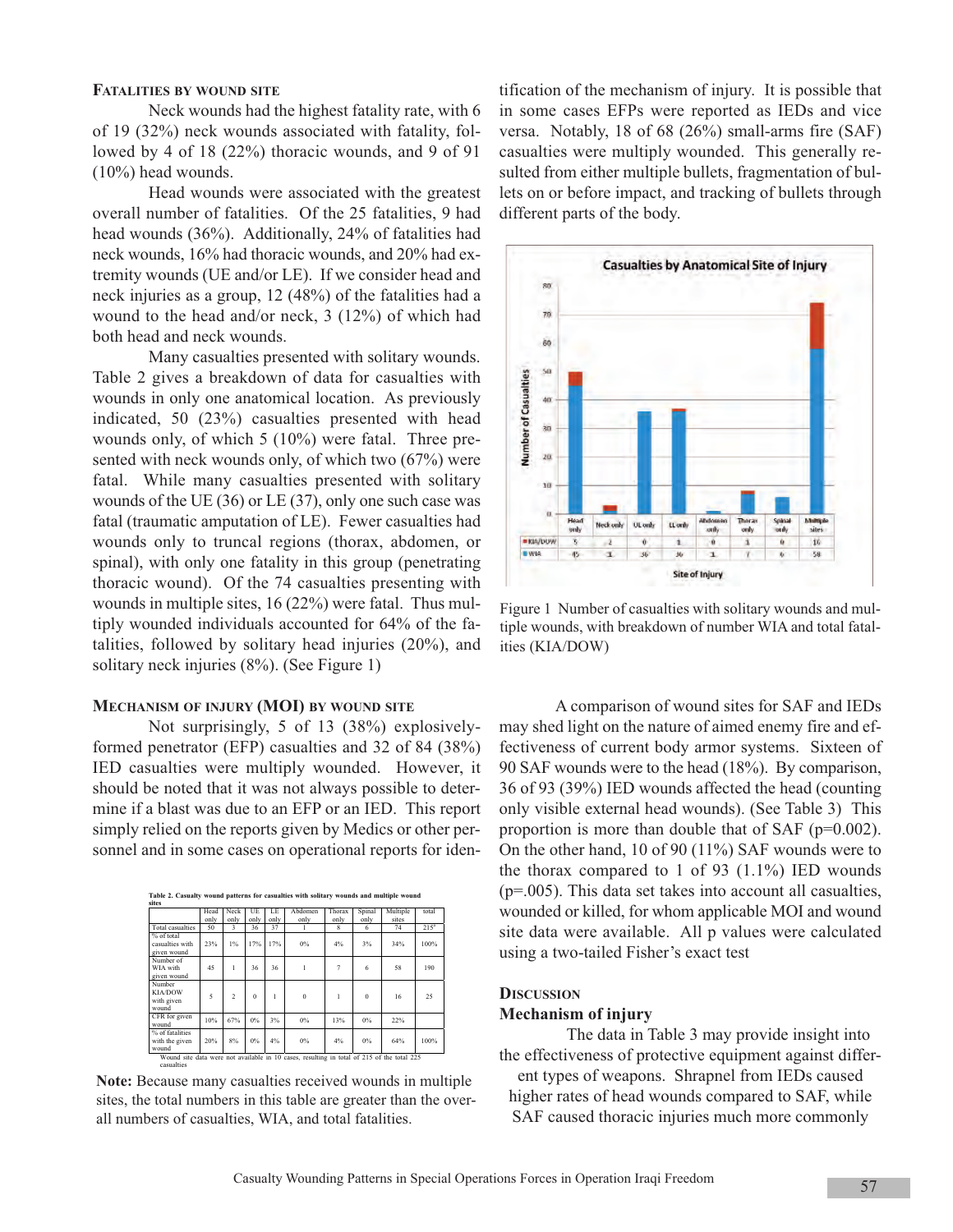than did IEDs. We may conclude that SAF was more effective than IEDs at causing chest wounds. On the other hand, IEDs were more effective than SAF at

causing head wounds. This specific analysis does not evaluate fatality rates of these particular types of

wounds, a valuable piece of information that could be elucidated with a larger data set. Nonetheless, in this instance, it appears that currently used body armor provided effective protection of the thorax from IED type explosions. This may also reflect a tendency of the enemy to concentrate aimed fire more at the chest than at the head. In practical terms, these data imply

the need to emphasize better protection of the head from explosive type injuries and protection of the chest from SAF. However, further investigation into these trends is warranted.

#### **WOUND SITES**

Several studies have looked at similar data patterns. While we must be cautious in comparing data from different types of studies, general trends in numbers may provide useful information. Montgomery et al. compiled data from OIF in 2003 on casualties who were evacuated to Walter Reed Army Medical Center and triaged to inpatient status.<sup>2</sup> Of 119 casualties,

Table 3: Number and % of total wounded with SAF wounds vs IED wounds in various locations of the body

|                                                               |       | Head Neck   UE |    | LE         | Abdomen Thorax Spinal Total |     |    |    |
|---------------------------------------------------------------|-------|----------------|----|------------|-----------------------------|-----|----|----|
| casualties due to<br>#<br>SAF with wounds at a<br>given site  | 16    | 5              | 25 | 29         | $\mathfrak{I}$              | Īθ  |    | 90 |
| total SAF<br>% of<br>wounds                                   | 18%   | 6%             |    | 28% 32% 2% |                             | 11% | 3% |    |
| #<br>casualties due to<br>IEDs with wounds at a<br>given site | $36*$ |                | 22 | 21         | 3                           |     | 6  | 93 |
| % of total IED wounds 39%                                     |       | $4\%$          |    | 24% 23%    | 13%                         | 1%  | 6% |    |

<sup>#1</sup>ED head wound figure does not include the 13 cases of concussion or TM injury due to IEDs with no mention of external wounds to head

wound locations were as follows: 29 head and neck, 25 chest, 20 abdomen, 74 LE, and 36 UE. Our figures reveal higher rates of head and neck injury and lower rates of truncal and extremity injuries. This may be due to skewing of the results towards head injuries due to the inclusion of mild traumatic brain injuries (TBIs) in our data. In a 2006 Congressional Research Service report on Soldiers injured primarily in OIF and OEF, 229 (20%) out of the 1,124 injured had sustained multiple injuries.3 While this rate is somewhat lower than the 74 (33%) of 225 casualties in our study, it shows a consistent trend of multiply injured patients. The difference may be attributed to higher rates of IED and EFP injuries in OIF compared to OEF, which may produce more multiply wounded patients.

#### **EXTREMITY INJURIES**

The high rate of extremity injuries in this study is not surprising, since arms and legs present a relatively large profile and are usually not protected by body armor. Other studies have reported similar findings. Owens et al. reported that in previous conflicts extremities have accounted for 54 to 71% of combat wounds (WWII 58%, Korea 65%, Vietnam 61%, Desert Storm 71%, OIF/OEF 54%).4 Another study on casualties evacuated to a level IV medical treatment facility early in OIF reported 68% with extremity wounds.<sup>5</sup> Zouris et al. reported that in one group of battle wounded in OIF, approximately 70% had extremity injuries.<sup>6</sup> Peoples et al. reported an extremity wound rate of 58% among 224 patients presented to a Forward Surgical Team in Afghanistan in 2001 and 2002.7 Our study found 57% of casualties had extremity wounds. Thus there is some consistency in extremity wounding rates. In general terms, Medics should expect that a majority of their patients in combat will have extremity wounds, many severe enough to warrant evacuation from theater.

Owens et al. described 3,575 extremity wounds (to 1281 individuals) from OIF and OEF [not including those returned to duty (RTD) within 72 hours].4 Of all extremity wounds, over half (53%) were penetrating soft

tissue wounds and over one fourth (26%) had fractures. Half of the fractures were in the UE and half in the LE. Of all fractures, 82% were open. The article further reported that in previous conflicts, 23 to 39% of extremity wounds have involved fractures. By comparison, our data set included 129 casualties with extremity wounds, of which 76 had UE wounds and 71 LE wounds. Of all casualties with extremity wounds, 81 (63%) had soft tissue wounds only, and 25 (19%) had fractures. In 23 (18%) cases, our records did not specify if a fracture was present.

This data shows that extremity wounds are a consistent finding, and that fractures, most of which are open, generally occur in at about a fourth of extremity battle wounds, with a similar incidence in UE and LE. This suggests to Medics the importance of training on and preparing for initial management and stabilization of open UE and LE fractures. Such planning should include splinting, tourniquets, antimicrobial therapy, analgesia, wound management, etc. It is encouraging to note that there was only one death among those wounded only in the extremities. This may reflect effectiveness of current first aid techniques for extremity wounds.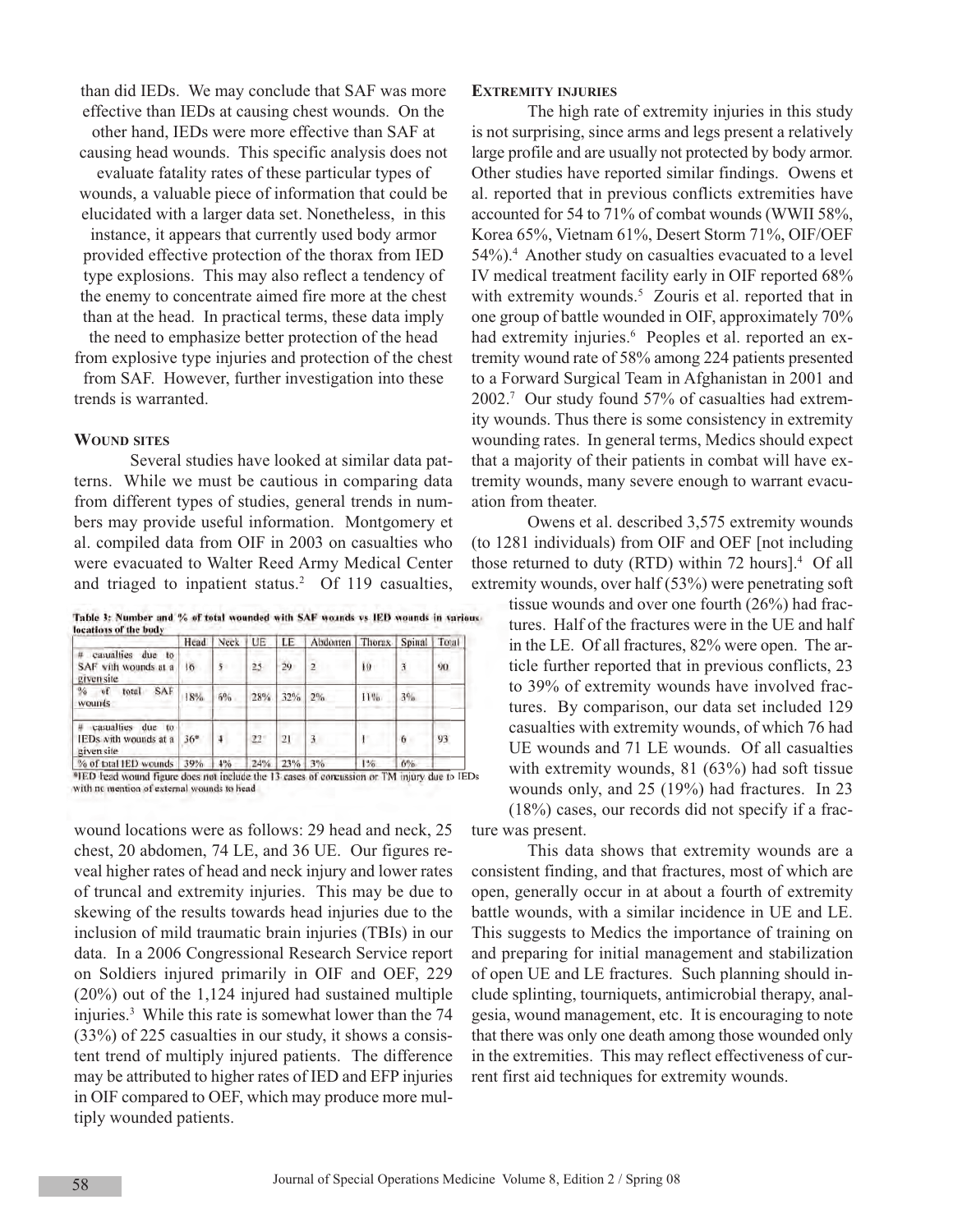#### **SURVIVABILITY**

While our study did not evaluate survivability of fatal wounds, other studies have addressed this extremely important issue. A recent study by Holcomb et al. reported on 82 combat-related deaths in SOF from October 2001 to November 2004.<sup>8</sup> A panel of evaluating physicians classified 12 of the 82 (15%) as potentially survivable. These cases included truncal hemorrhage (8), compressible hemorrhage (2), hemorrhage amenable to tourniquet (1), tension pneumothorax (1), airway obstruction (1), and sepsis (1). Kelly et al. analyzed 982 autopsy reports from combat deaths in Iraq and Afghanistan from 2003 to  $2006$ .<sup>9</sup> In this study, they found that noncompressible truncal hemorrhage was the leading cause of potentially survivable (PS) death, accounting for approximately half of all PS deaths. Hemorrhage amenable to a tourniquet and compressible hemorrhage not amenable to a tourniquet were the next leading causes, and these three categories accounted for approximately 85% of PS deaths. Such information should also be used by SOF medical personnel to focus their training and mission preparation. In our study, detailed descriptions of fatal wounds and causes of death were generally not available, though in most cases, the available descriptions suggest that the most common direct causes of death were head trauma or exsanguination. Future studies and data collection should address this important topic.

# **LIMITATIONS**

This data set is bound by several limitations. The small sample size limits the reliability of comparisons between data sets. Our study used different inclusion criteria (e.g., including patients treated on site by SOF Medics) than many other studies have used, making comparisons of data difficult. Minor wounds were often not reported or were reported with little clinical information. There were some time gaps in the data, especially early in OIF, where records were either not kept or could not be located. It is unknown how many injuries were undiagnosed or unreported, but prior experience shows that traditionally about 50% of battlefield wounds are minor with RTD within 72 hours.<sup>10</sup> Such covert injuries can be especially difficult to document in the SOF community, where Operators are often reticent with injuries and illness, especially the less obvious injuries like TBI. This phenomenon could skew the results somewhat in favor of more serious injuries. In many cases, medical records from a medical treatment facility were not available for review. In these cases, the only available information was the description in the casualty database as recorded by previous CJSTOF-AP medical staff. As a

result, some of these descriptions were vague or incomplete, and did not provide the level of detailed information that can obtained from a review of medical records. Furthermore, autopsy reports and definitive causes of death were not available in most cases. Therefore, for purposes of this study, we did not attempt to analyze the factors that affected survivability of wounds or a KIA versus DOW outcome. Finally, while this information provides applicable information to the current conflict, it may be less applicable in future conflicts in other scenarios. In spite of these limitations, we still believe these data proffer valuable and applicable information that can be used to develop tactics, techniques, procedures, training programs, and technology that can save lives.

# **CONCLUSIONS**

Head and extremity wounds were very prevalent. Neck wounds, while present in lower numbers, were associated with high fatality rates. In spite of modern body armor, some thoracic wounds still occurred, most of which were SAF related. Medics should therefore be prepared to treat ballistic wounds to the torso. A large number of patients were wounded in multiple regions. Such patients present treatment and triage challenges for the first responder. Also of note was the significant number of SMs with concussive-type TBIs. This highlights the importance of recognition of these kinds of battle injuries. The prevalence of open fractures to upper and lower limbs suggests an obvious need to focus training and logistics to address such wounds. Treatment of such wounds is especially important because body armor modifications are unlikely to provide significant protection to the limbs.

High fatality rates of head, neck, thoracic, and multiply wounded casualties point to the importance of determining ways to prevent and treat such wounds. For example, future research may address alterations in helmet design to protect the head, and body armor modifications to protect the neck and axillary regions. Ideally, body armor should protect these vulnerable areas without becoming overly cumbersome and a hindrance to maneuverability.

Using this information, Medics may better prepare for upcoming conflicts by focusing training on certain types of injuries and adjusting their medical supply and operational planning for anticipated needs. For example, in a conflict like OIF, with an abundance of IED injuries, the Medic should be vigilant for blast wounds to the head, which may require airway management and rapid evacuation to a facility with computed tomography (CT) capabilities. A high probability of extremity fractures may guide medical logistics planning for anal